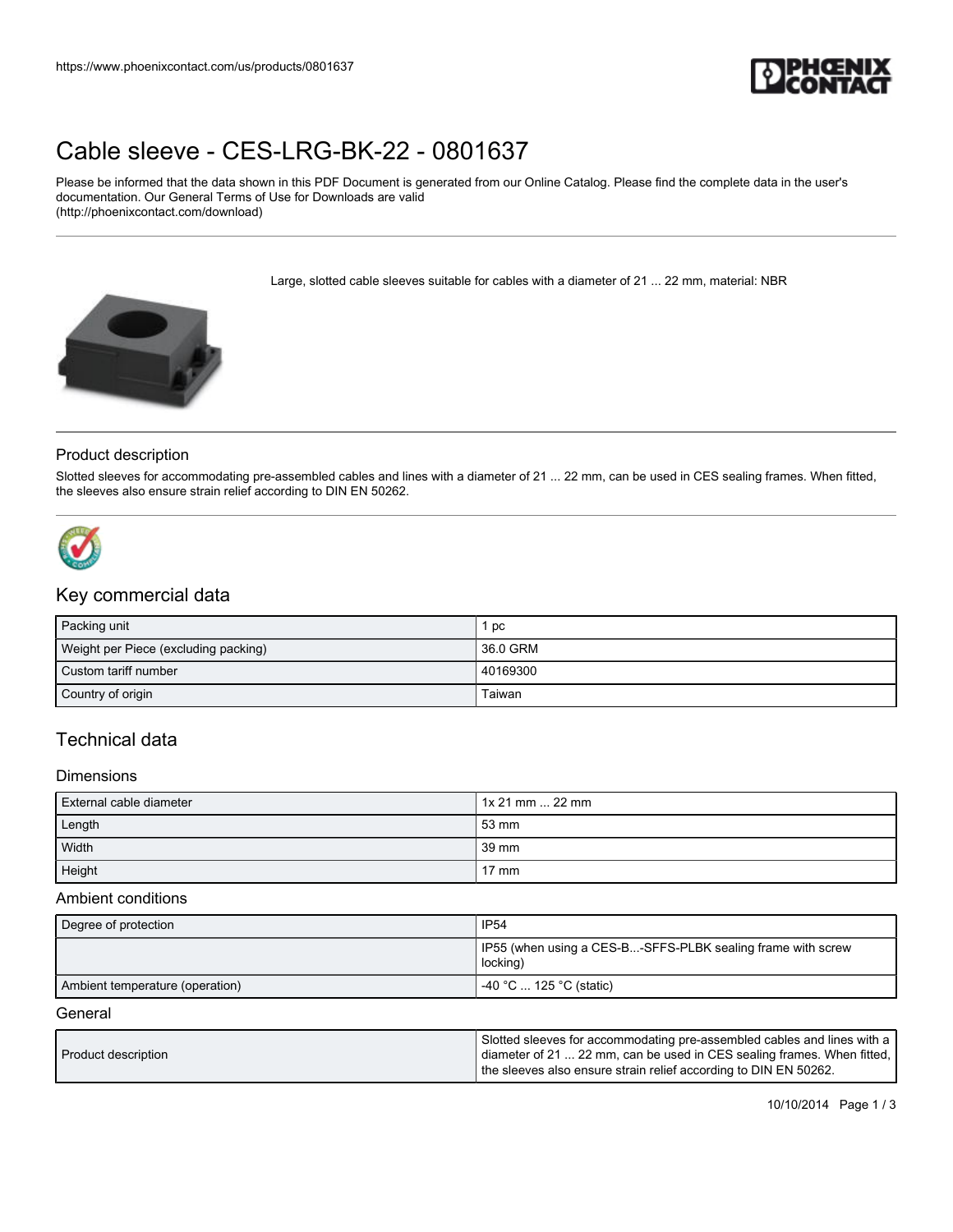

# [Cable sleeve - CES-LRG-BK-22 - 0801637](https://www.phoenixcontact.com/us/products/0801637)

## Technical data

### General

| Material | <b>NBR</b> |
|----------|------------|
| Color    | black      |

## **Classifications**

### eCl@ss

| eCl@ss 4.0 | 27081002 |
|------------|----------|
| eCl@ss 4.1 | 27081002 |
| eCl@ss 5.0 | 27081002 |
| eCl@ss 5.1 | 27081002 |
| eCl@ss 6.0 | 27081002 |
| eCl@ss 7.0 | 27081002 |
| eCl@ss 8.0 | 27081002 |

## ETIM

| ETIM 3.0        | EC000879 |
|-----------------|----------|
| <b>ETIM 4.0</b> | EC000451 |
| ETIM 5.0        | EC000451 |

## UNSPSC

| UNSPSC 6.01          | 30212109 |
|----------------------|----------|
| <b>UNSPSC 7.0901</b> | 39121708 |
| <b>UNSPSC 11</b>     | 39121708 |
| <b>UNSPSC 12.01</b>  | 39121708 |
| UNSPSC 13.2          | 39121708 |

## Drawings

#### Dimensioned drawing



Dimensional drawing